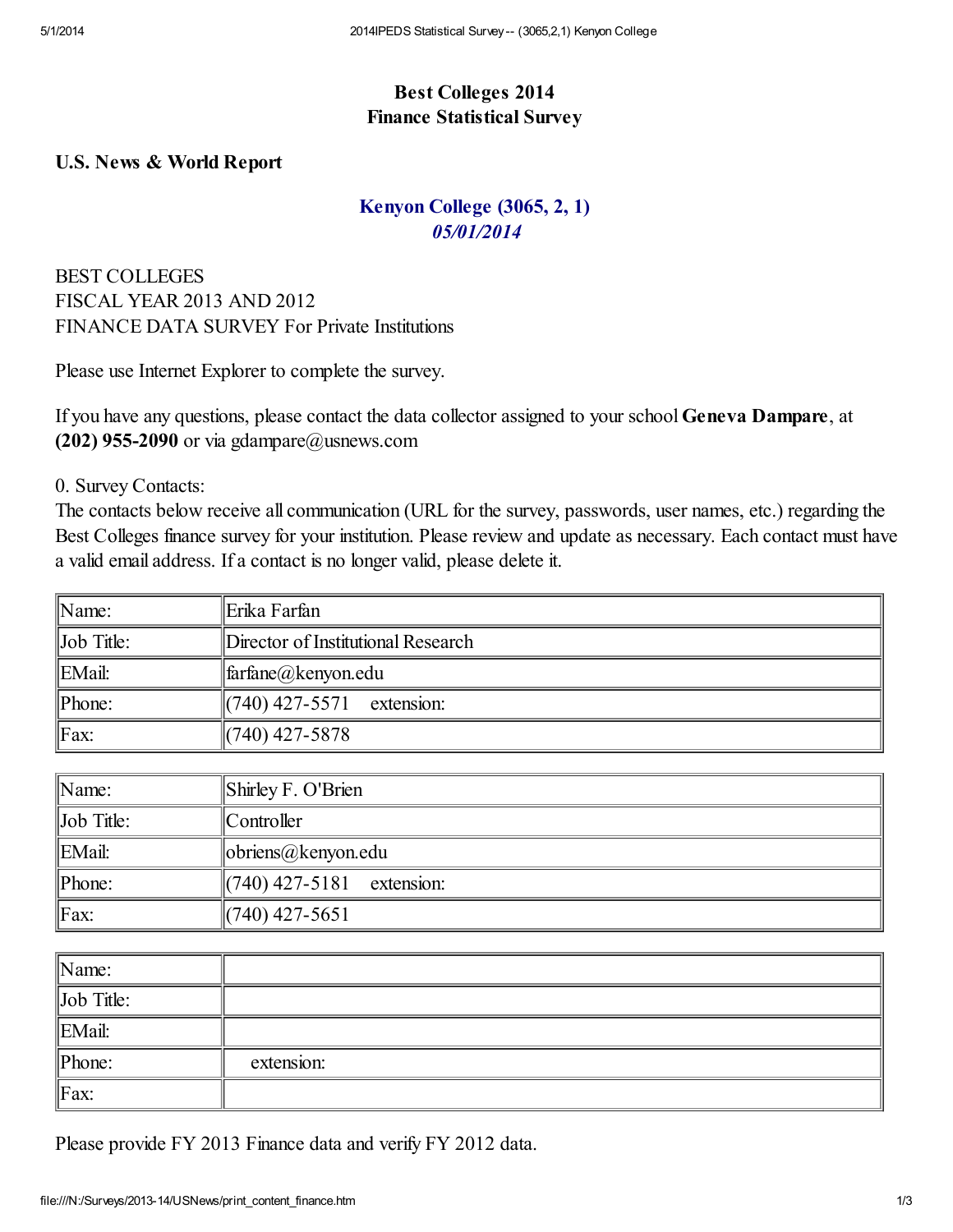PLEASE ENTER ALL NUMBERS WITHOUT COMMAS; THEY ARE AUTOMATICALLY ADDED WHEN THE DATA ARE SAVED

1. Value of Endowment assets: (FY 2013) \$ 195,216,515 Refer to Finance Survey, for Fiscal Year 2013, Part H, Line 2.

2. Instruction Expenditures: (FY 2013) \$ 36,097,432 Refer to Finance Survey, for Fiscal Year 2013, Part E, Line 1.

3. Research Expenditures: (FY 2013) \$ 624,210 Refer to Finance Survey, for Fiscal Year 2013, Part E, Line 2.

4. Public Service Expenditures: (FY 2013) \$ 0 Refer to Finance Survey, for Fiscal Year 2013, Part E, Line 3.

5. Academic Support Expenditures: (FY 2013) \$ 7,502,564 Refer to Finance Survey, for Fiscal Year 2013, Part E, Line 4.

6. Student Services Expenditures: (FY 2013) \$ 21,830,971 Refer to Finance Survey, for Fiscal Year 2013, Part E, Line 5.

7. Institutional Support Expenditures: (FY 2013) \$ 14,286,569 Refer to Finance Survey, for Fiscal Year 2013, Part E, Line 6.

8. Auxiliary Enterprises Expenditures.: (FY 2013) \$ 20,580,202 Refer to Finance Survey, for Fiscal Year 2013, Part E, Line 7.

9. Net Grant Aid to Students: (FY 2013) \$ 0 Refer to Finance Survey, for Fiscal Year 2013, Part E, Line 8.

10. Hospital Services Expenditures: (FY 2013) \$ 0 Refer to Finance Survey, for Fiscal Year 2013, Part E, Line 9.

11. Independent Operations Expenditures: (FY 2013) \$ 0 Refer to Finance Survey, for Fiscal Year 2013, Part E, Line 10.

12. Other expenses: (FY 2013) \$ 0 Refer to Finance Survey, for Fiscal Year 2013, Part E, Line 12.

13. Total Expenses: (FY 2013) \$ 100,921,948 Refer to Finance Survey, for Fiscal Year 2013, Part E, Line 13.

Respondent Information:

Name: Shirley O'Brien

Title:Controller

Phone Number: (740) 427-5181 extension: international phone (if applicable):